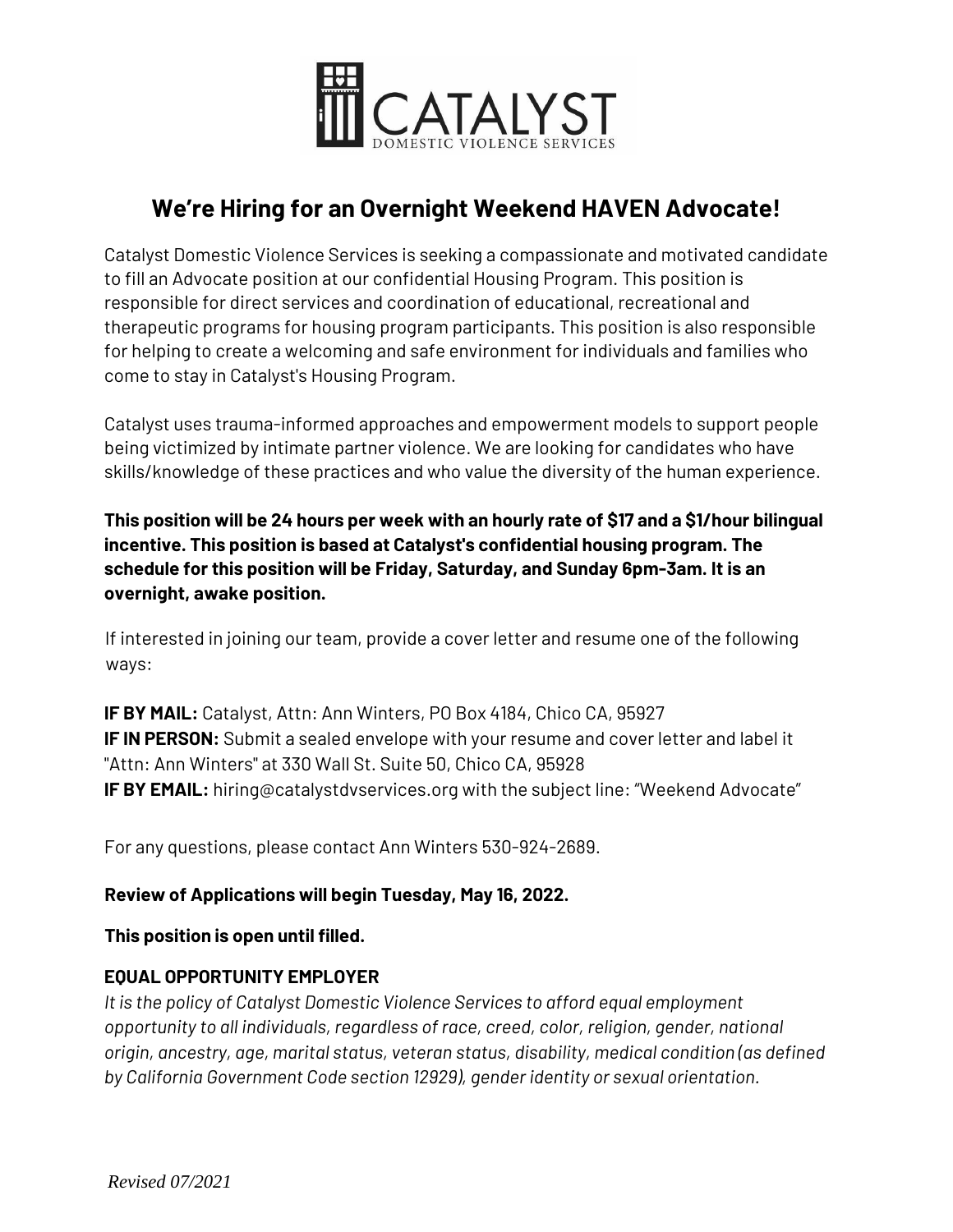

**POSITION:** HAVEN Advocate

**RESPONSIBLE TO:** Housing Director

**JOB SUMMARY:** Responsible for direct client services and coordination of educational, recreational and therapeutic programs for housing program participants. The schedule for this position is Friday, Saturday, and Sunday 6pm-3am

RESPONSIBILITIES:

- Demonstrate commitment to the agency's mission and values;
- Actively engage in the development and implementation of the agency strategic plan;
- Provide direct services, including but not limited to: crisis intervention (phone/drop-in), resource and referral, emergency transportation, shelter assessment and welcoming process;
- Coordinate educational, recreational and therapeutic programs and services at HAVEN with Catalyst staff and community agencies;
- Provide for overall needs of participants in housing programs including but not limited to:
	- o Comfortable integration for new participants of the HAVEN and Cottage Program
	- o Crisis intervention and support
	- o Safety and exit planning
	- o Conflict resolution
- Monitor overall safety, security and cleanliness of HAVEN including but not limited to:
	- o Conduct regular perimeter checks of housing program property (indoor and outdoor) and report any irregularities;
	- o Ensure participants are welcomed and settled in safely;
	- o Individual room checks and locker checks;
	- o Complete house laundry including towels and bedding as needed;
- Assist with the facility clean up, including staff areas, Participant common areas, sleeping areas, and bathrooms;
- Maintain, clean, and organize storage areas in HAVEN including linen storage, donation storage, file storage, and play storage;
- Maintain and update participant files and document statistics for services provided as per current policy;
- Document significant events related to facility, participants or hotline callers per agency policy;
- Assist with training and supervision of volunteers and interns based at HAVEN;
- Respond appropriately in emergency situations, including calls to fire and police when needed;